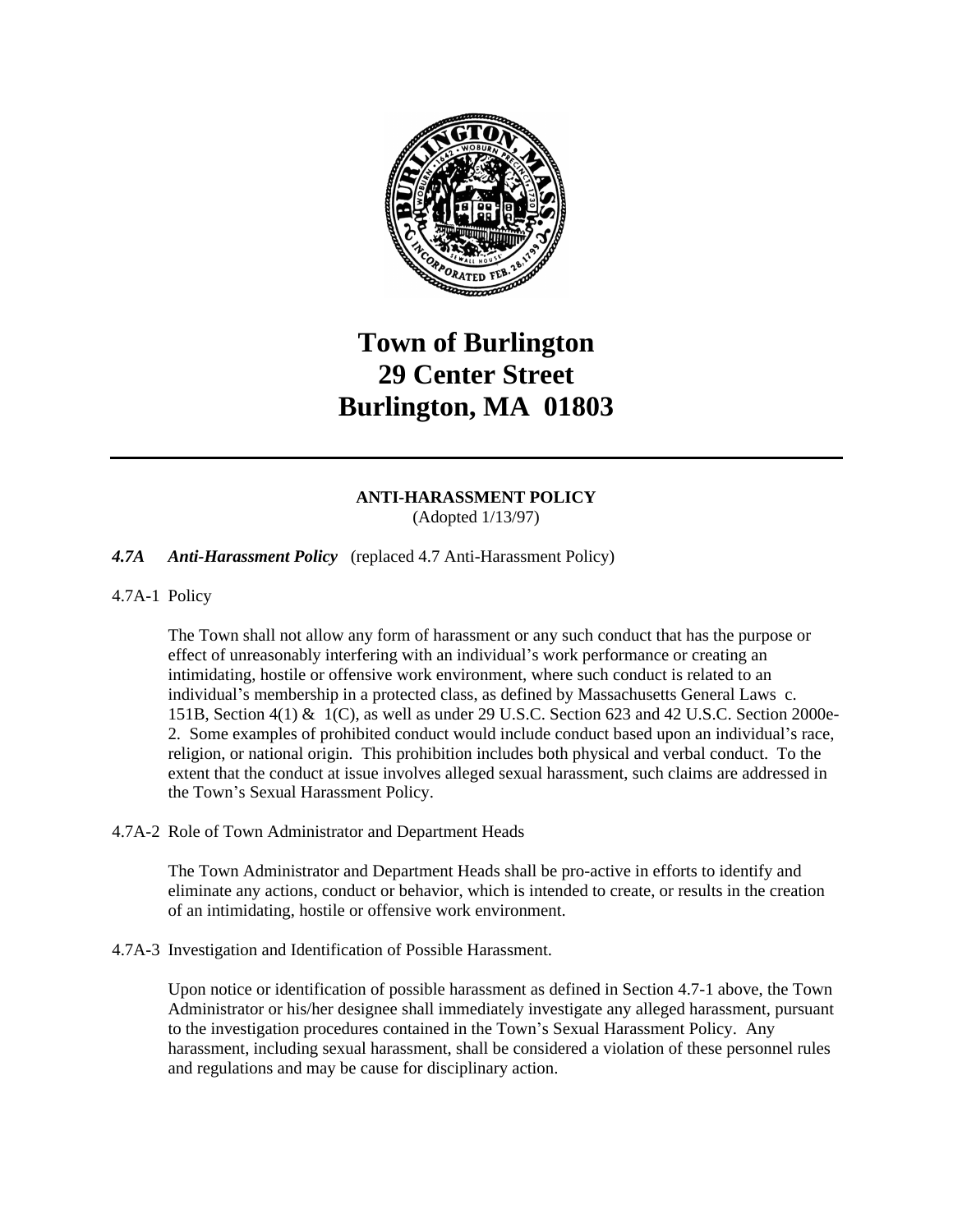# SEXUAL HARASSMENT POLICY (Adopted 1/13/97)

### *4.7B SEXUAL HARASSMENT POLICY*

#### 4.7B-1 Introduction

It is the goal of the Town of Burlington to promote a workplace that is free of sexual harassment. Sexual harassment of employees occurring in the workplace or in other settings in which employees may find themselves in connection with their employment is unlawful and will not be tolerated by the Town. Further, any retaliation against an individual who has complained about sexual harassment or retaliation against individuals for cooperating with an investigation of a sexual harassment complaint is similarly unlawful and will not be tolerated. To achieve the Town's goal of providing a workplace free from sexual harassment, the conduct that is described in this policy will not be tolerated and there follows a procedure by which inappropriate conduct will be dealt with if encountered by employees.

Because the Town of Burlington takes allegations of sexual harassment seriously, the Town will respond promptly to complaints of sexual harassment and where it is determined that such inappropriate conduct has occurred, the Town will act promptly to eliminate the conduct and impose such corrective action as is necessary, including disciplinary action where appropriate.

Please note that while this policy sets forth the Town's goal of promoting a workplace that is free of sexual harassment, the policy is not designed or intended to limit the Town's authority to discipline or take remedial action for workplace conduct which is deemed unacceptable, regardless of whether that conduct satisfies the definition of sexual harassment.

#### 4.7B-2 Definition of Sexual Harassment

In Massachusetts, the legal definition for sexual harassment is this:

"sexual harassment" means sexual advances, requests for sexual favors, and verbal or physical conduct of a sexual nature when:

- (a) Submission to or rejection of such advances, requests or conduct is made either explicitly or implicitly a term or condition of employment or as a basis for employment decisions, -Or-
- (b) Such advances, requests or conduct have the purpose or effect of unreasonably interfering with an individual's work performance by creating an intimidating, hostile, humiliating or sexually offensive work environment.

Under these definitions, the following conduct would constitute sexual harassment:

- Unwelcome sexual advances whether they involve physical touching or not;
- Direct or implied requests for sexual favors in exchange for actual or promised job benefits such as favorable performance reviews, salary increases, promotions, increased benefits, or continued employment; and
- Assault or coerced sexual acts.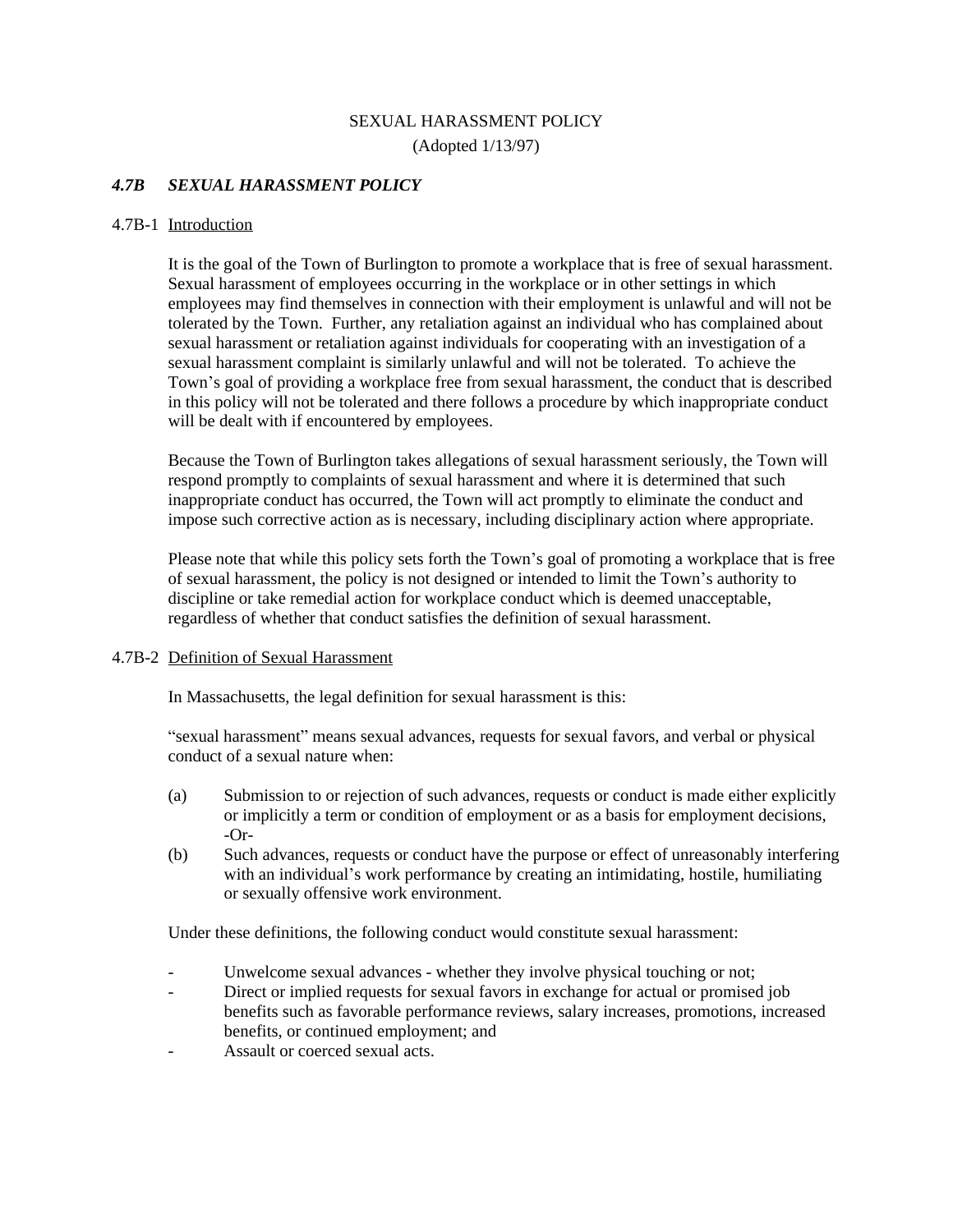The legal definition of sexual harassment is broad and, in addition to the above examples, other sexually oriented conduct, whether it is intended or not, that is unwelcome and has the effect of creating a work place environment that is hostile, offensive, intimidating, or humiliating to male or female workers may also constitute sexual harassment.

While it is not possible to list all those additional circumstances that may constitute sexual harassment, the following are some examples of conduct, which if unwelcome, may constitute sexual harassment depending upon the totality of the circumstances including the severity of the conduct and its pervasiveness:

- Sexual epithets, jokes, written or oral references to sexual conduct, gossip regarding one's sex life; comment on an individual's body, comment about an individual's sexual activity, deficiencies, or prowess;
- Displaying sexually suggestive objects, pictures, cartoons;
- Unwelcome leering whistling, brushing against the body, sexual gestures, suggestive or insulting comments;
- Inquiries into one's sexual experience; and
- Discussion of one's sexual activities.

All employees should take special note that, as stated above, retaliation against an individual who has complained about sexual harassment, and retaliation against individuals for cooperating with an investigation of a sexual harassment complaint is unlawful and will not be tolerated by the Town.

## 4.7B-3 Complaints of Sexual Harassment

If any Town employee believes that he or she has been subjected to sexual harassment, the employee has the right to file a complaint with the Town. This may be done in writing or orally.

If you would like to file a complaint you may do so by contacting the Town Administrator at Town Hall (270-1635) or the Human Resources Director at Town Hall (270-1774). These persons and/or their designees are also available to discuss any concerns you may have and to provide information to you about the Town's policy on sexual harassment and the complaint process.

#### 4.7B-4 Sexual Harassment Investigation

When a complaint is received, the allegation will be promptly investigated in a fair and expeditious manner. The investigation will be conducted in such a way as to maintain confidentiality to the extent practicable under the circumstances. The investigation will include a private interview with the person filing the complaint and with witnesses. It will also include an interview with the person alleged to have committed sexual harassment. When the investigation has been completed to the extent appropriate, the person filing the complaint and the person alleged to have committed the conduct would, to the extent appropriate, be informed of the results of that investigation.

If it is determined that inappropriate conduct has occurred, the Town will act promptly to eliminate the offending conduct, and, where it is appropriate, will also impose disciplinary action.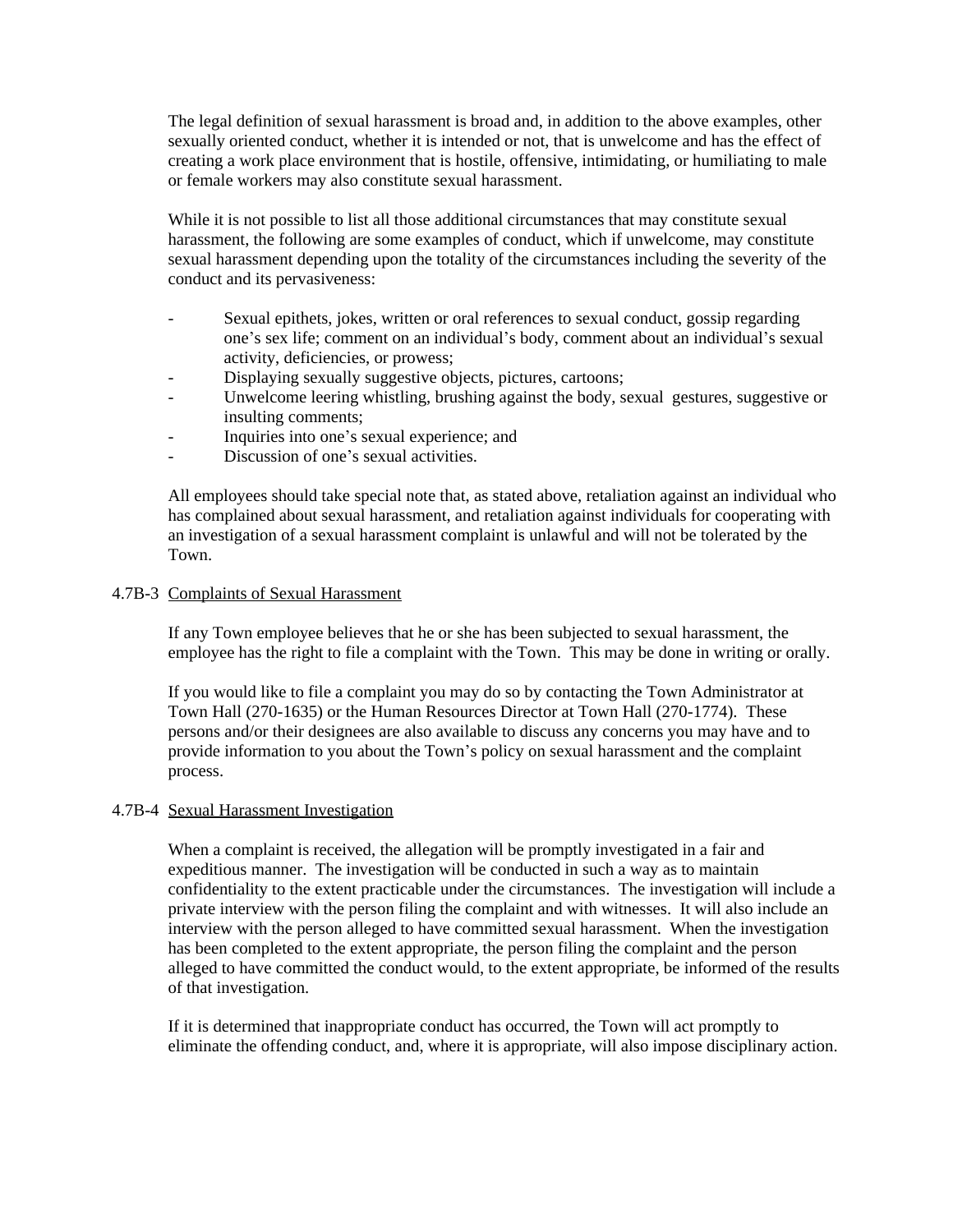#### 4.7B-5 Disciplinary Action

If it is determined an employee has committed that inappropriate conduct, the Town will take such action as is appropriate under the circumstances. Such action may range from counseling to termination from employment, and may include such other forms of disciplinary action as deemed appropriate under the circumstances.

#### 4.7B-6 State and Federal Remedies

In addition to the above, if you believe you have been subjected to sexual harassment, you may file a formal complaint with either or both of the government agencies set forth below. Using the Town's complaint process does not prohibit you from filing a complaint with these agencies.

- 1. The United States Equal Employment Opportunity Commission "EEOC") 10 Congress Street - 10th Floor Boston, MA 02114 (617) 565-3200
- 2. The Massachusetts Commission Against Discrimination ("MCAD") One Ashburton Place - Room 601 Boston, MA 02108 (617) 727-3990

*Policies excerpted from the Town of Burlington's Personnel Rules & Regulations*